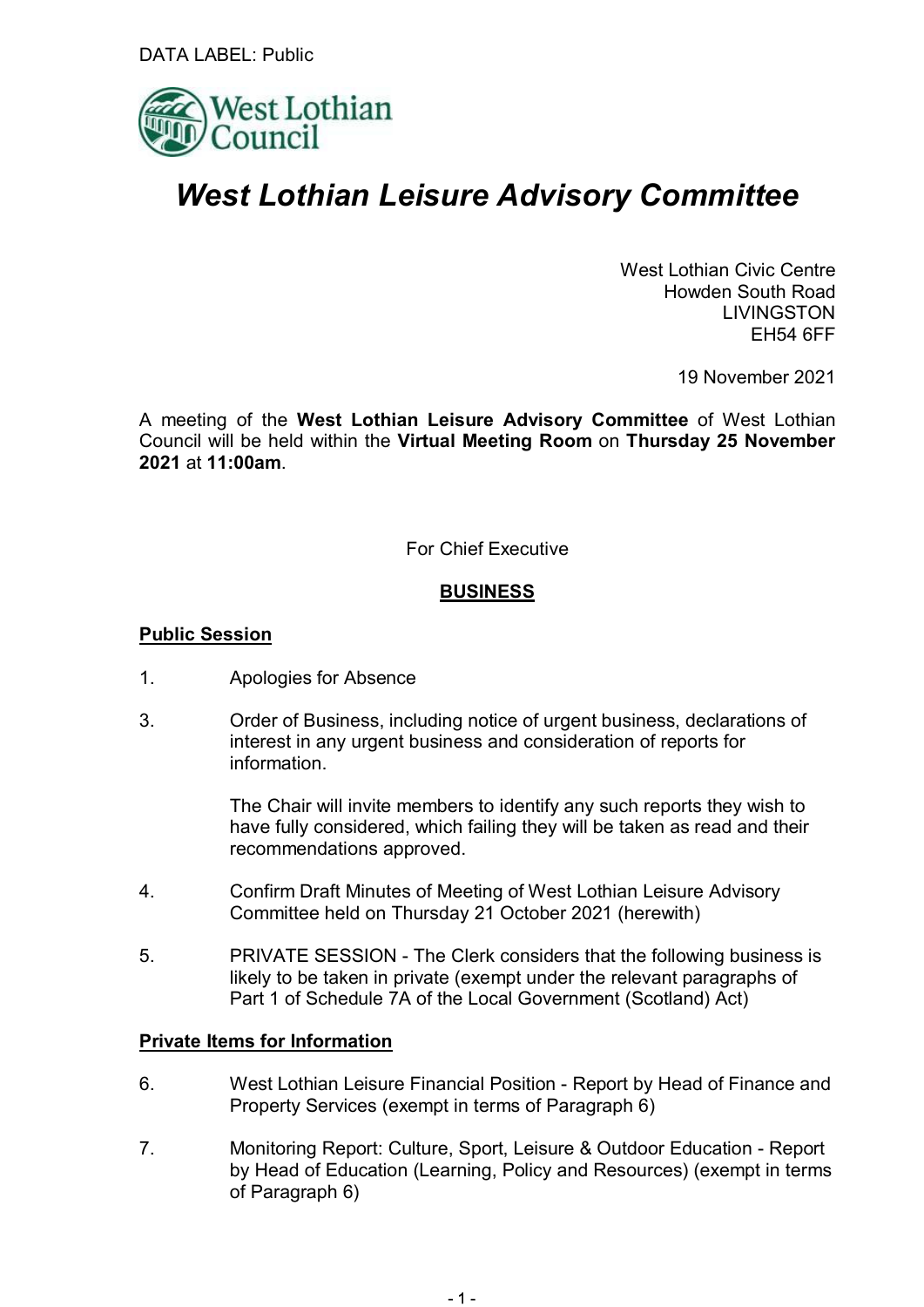------------------------------------------------

NOTE **For further information please contact Anastasia Dragona on tel. no. 01506 281601 or email anastasia.dragona@westlothian.gov.uk**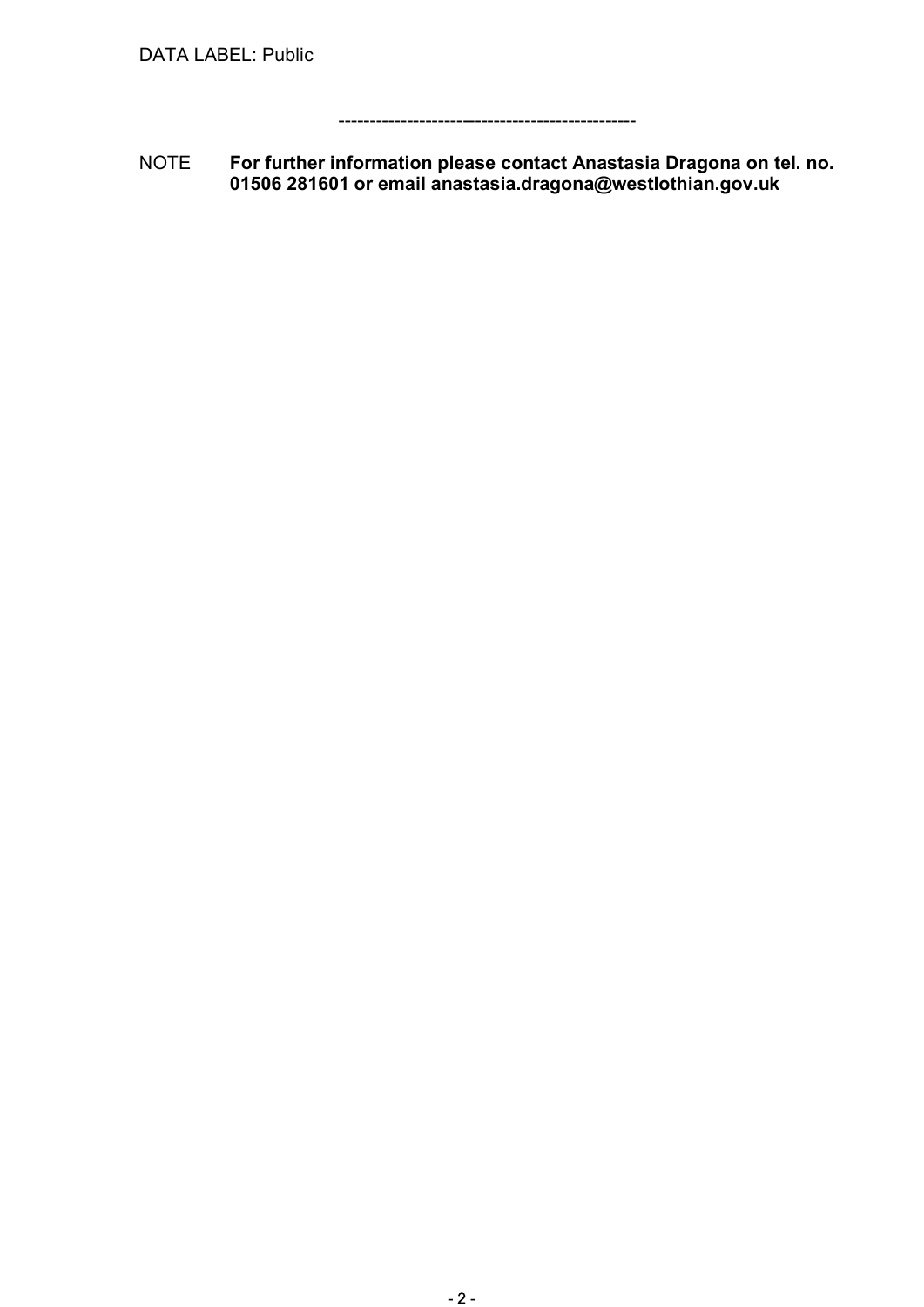

## **CODE OF CONDUCT AND DECLARATIONS OF INTEREST**

**This form is to help members. It is not a substitute for declaring interests at the meeting.**

**Members should look at every item and consider if they have an interest. If members have an interest they must consider if they have to declare it. If members declare an interest they must consider if they have to withdraw.**

| <b>NAME</b> | <b>MEETING</b> | <b>DATE</b><br>-- |
|-------------|----------------|-------------------|
|             |                |                   |
|             |                |                   |

| <b>AGENDA</b><br><b>ITEM NO.</b> | FINANCIAL (F) OR NON-<br><b>FINANCIAL INTEREST (NF)</b> | DETAIL ON THE REASON FOR YOUR DECLARATION<br>(e.g. I am Chairperson of the Association) | <b>REMAIN OR WITHDRAW</b> |
|----------------------------------|---------------------------------------------------------|-----------------------------------------------------------------------------------------|---------------------------|
|                                  |                                                         |                                                                                         |                           |
|                                  |                                                         |                                                                                         |                           |
|                                  |                                                         |                                                                                         |                           |

**The objective test is whether a member of the public, with knowledge of the relevant facts, would reasonably regard the interest as so significant that it is likely to prejudice your discussion or decision making in your role as a councillor.**

**Other key terminology appears on the reverse.**

**If you require assistance, please ask as early as possible. Contact Julie Whitelaw, Monitoring Officer, 01506 281626, julie.whitelaw@westlothian.gov.uk, James Millar, Governance Manager, 01506 281695, james.millar@westlothian.gov.uk, Carol Johnston, Chief Solicitor, 01506 281626, carol.johnston@westlothian.gov.uk, Committee Services Team, 01506 281604, 01506 281621 committee.services@westlothian.gov.uk**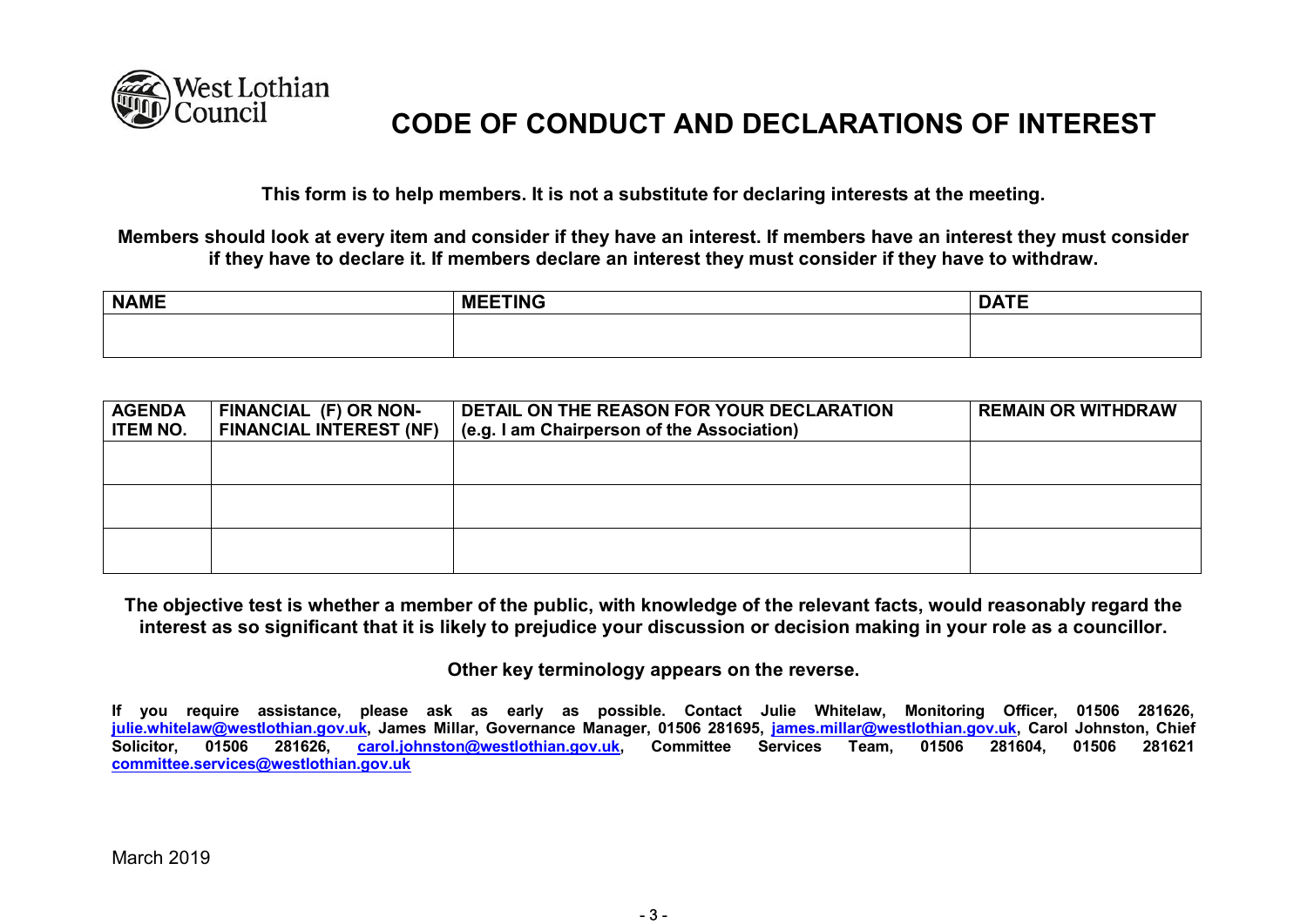#### **SUMMARY OF KEY TERMINOLOGY FROM REVISED CODE**

#### **The objective test**

"…whether a member of the public, with knowledge of the relevant facts, would reasonably regard the interest as so significant that it is likely to prejudice your discussion or decision making in your role as a councillor"

#### **The General Exclusions**

- As a council tax payer or rate payer or in relation to the council's public services which are offered to the public generally, as a recipient or non-recipient of those services
- In relation to setting the council tax.
- In relation to matters affecting councillors' remuneration, allowances, expenses, support services and pension.
- As a council house tenant, unless the matter is solely or mainly about your own tenancy, or you are in arrears of rent.

#### **Particular Dispensations**

- As a member of an outside body, either appointed by the council or later approved by the council
- Specific dispensation granted by Standards Commission
- Applies to positions on certain other public bodies (IJB, SEStran, City Region Deal)
- Allows participation, usually requires declaration but not always
- Does not apply to quasi-judicial or regulatory business

#### **The Specific Exclusions**

- As a member of an outside body, either appointed by the council or later approved by the council
- The position must be registered by you
- Not all outside bodies are covered and you should take advice if you are in any doubt.
- Allows participation, always requires declaration
- Does not apply to quasi-judicial or regulatory business

#### **Categories of "other persons" for financial and non-financial interests of other people**

- Spouse, a civil partner or a cohabitee
- Close relative, close friend or close associate
- Employer or a partner in a firm
- x A body (or subsidiary or parent of a body) in which you are a remunerated member or director
- Someone from whom you have received a registrable gift or registrable hospitality
- Someone from whom you have received registrable election expenses

March 2019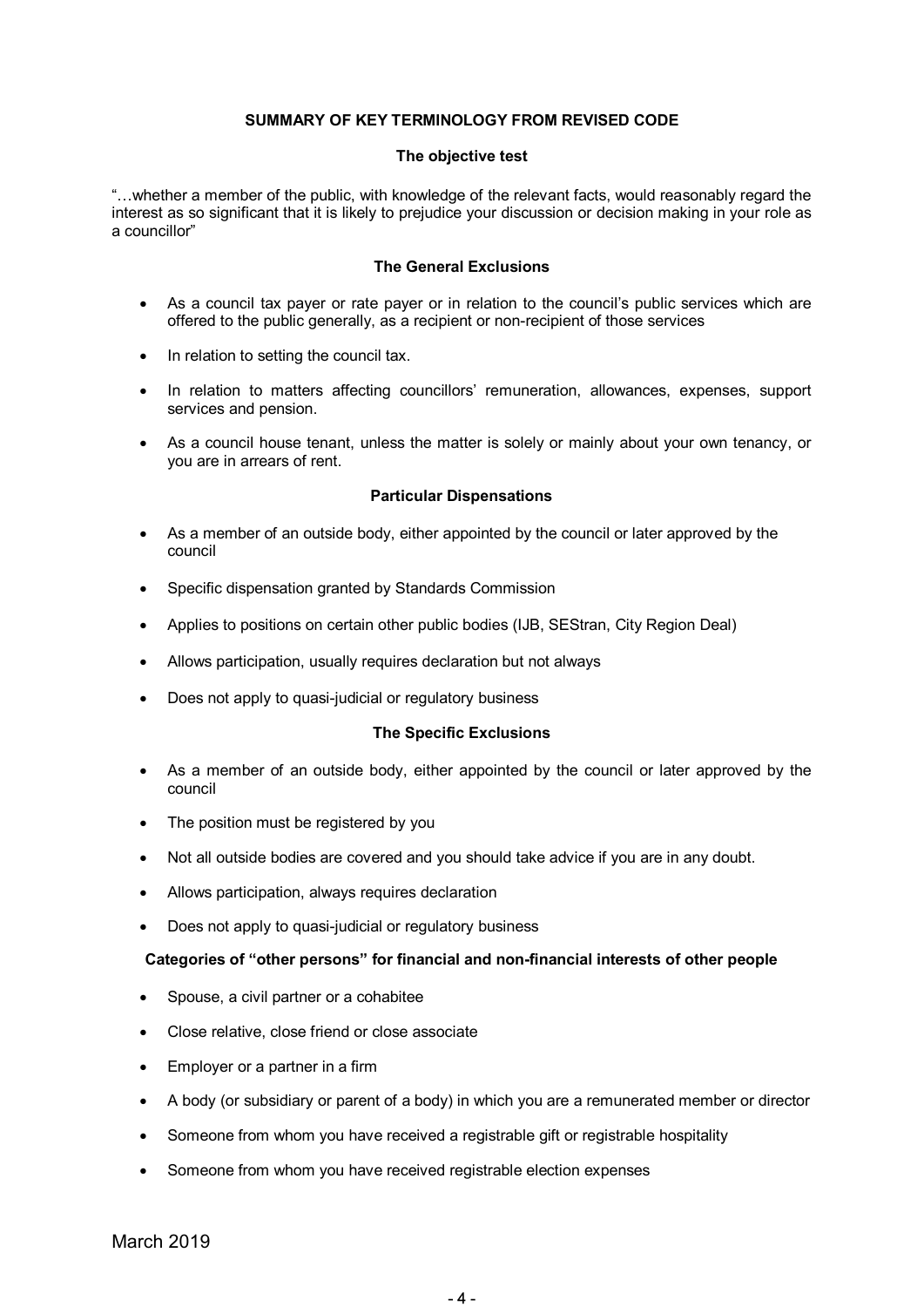Present – Councillors Harry Cartmill (Chair), Cathy Muldoon, Alison Adamson, David Dodds, Charles Kennedy, Andrew McGuire and David Tait

In attendance James Cameron – Lead Officer, WLC Donald Forrest – Head of Finance and Property Services, WLC Alan Colquhoun – Culture & Sport Manager, WLC Robert Young – Senior Service Accountant, WLC Tim Dent – Chief Executive, WLL Andrew Heron – Head of Finance and Administration, WLL

## 1 DECLARATIONS OF INTEREST

Councillor David Dodds declared an interest as his son was an employee of West Lothian Leisure. As his interest was remote, he would participate in all items of business.

Councillor Andrew McGuire declared an interest as a member of West Lothian Leisure. He would participate in all items of business.

## 2 MINUTES

The committee approved the minutes of its meeting held on 26 August 2021 as a correct record.

## 3 PRIVATE SESSION

The committee resolved under Section 50(A)(4) of the Local Government (Scotland) Act 1973, that the public be excluded from the meeting during consideration of the following items of business as it involved the likely disclosure of exempt information as defined in Paragraph 6 of Part 1 of Schedule 7A of the Act.

## 4 WEST LOTHIAN LEISURE FINANCIAL POSITION

The committee considered a report (copies of which had been circulated) by the Head of Finance and Property Services providing an update on West Lothian Leisure's (WLL) 2020/21 audited accounts (Audited Accounts) and its 2021/22 financial position.

During discussion, members were advised that the positive trends regarding WLL's income continued. Members were also assured that expected upcoming increases in utility costs had been factored in the budget forecast.